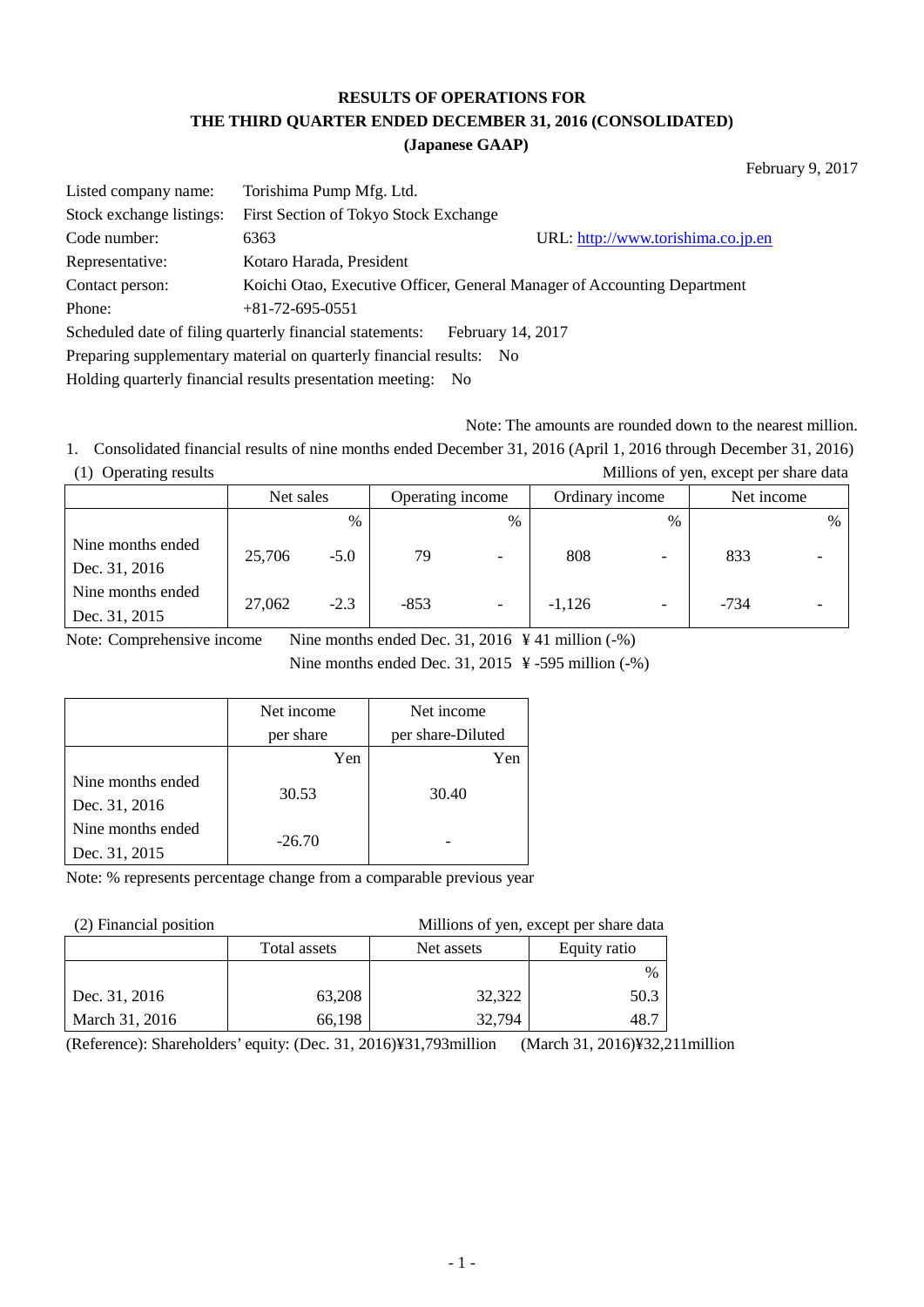### 2. Dividends

|                  | Dividends per share                                              |      |                          |      |       |  |  |
|------------------|------------------------------------------------------------------|------|--------------------------|------|-------|--|--|
|                  | End of 1Q<br>End of 2Q<br>End of 3Q<br>Fiscal year end<br>Annual |      |                          |      |       |  |  |
|                  | Yen                                                              | Yen  | Yen                      | Yen  | Yen   |  |  |
| FY2015           | -                                                                | 9.00 |                          | 9.00 | 18.00 |  |  |
| FY2016           |                                                                  | 9.00 | $\overline{\phantom{0}}$ |      |       |  |  |
| FY2016(Forecast) |                                                                  |      |                          | 9.00 | 18.00 |  |  |

Note: Revision of forecast for dividend during this quarter: No

#### 3. Forecast for the fiscal year ending March 31, 2017 Millions of yen, except per share data

|        | $\sigma$ . Tolecast for the fiscal year ending inarch $\sigma$ 1, $\omega$ 17 |      |                  |       |                 |      |            |      | TVIIIIOIIS OF VOII, CACODE DOF SHAFE GAIA |
|--------|-------------------------------------------------------------------------------|------|------------------|-------|-----------------|------|------------|------|-------------------------------------------|
|        | Net sales                                                                     |      | Operating income |       | Ordinary income |      | Net income |      | Net income per share                      |
|        |                                                                               | $\%$ |                  | $\%$  |                 | $\%$ |            | $\%$ | Yen                                       |
| Annual | 45,000                                                                        |      | 2,000            | 435.9 | .700            |      | .500       |      | 54.92                                     |

Note1: % represents percentage change from a previous year

Note2: Revision of the forecast during this quarter: No

#### 4. Others

- (1) Changes in significant subsidiaries during this period: No New: - Excluded: -
- (2) Adoption of special accounting methods for presenting quarterly consolidated financial statements: Yes (For further details, please refer to page 6, "(2) Adoption of special accounting methods for presenting quarterly consolidated financial statements".)
- (3) Changes in accounting principles, accounting estimates and correction of prior period errors
	- ① Changes of accounting principles due to revisions of accounting standards: Yes
	- ② Changes of accounting principles other than the above: No
	- ③ Changes in accounting estimates: No
	- ④ Correction of prior period errors: No

(4) Number of shares outstanding (Common stock)

- ① Number of shares outstanding at period end (including treasury stock) (April 1 – Dec. 31, 2016) 29,889,079 (March 31, 2016) 29,889,079
- ② Number of treasury stock at period end (April 1 – Dec. 31, 2016) 2,579,062 (March 31, 2016) 2,581,068
- ③ Weighed-average number of shares outstanding over the period (April 1 – Dec. 31, 2016) 27,309,436 (April 1 – Dec. 31, 2015) 27,508,927

-Information regarding the implementation of quarterly review procedure

 These quarterly financial results do not fall within the scope of the Quarterly Review Procedures referenced in the Financial Instruments and Exchange Act. At the time of disclosure of the quarterly financial results, the Group was in the process of implementing the quarterly review procedures for its quarterly financial statements.

-Explanation for adequate utilization of the forecast, and other note

 Forecast shown above is based on information available as of the issuing date of this report and assumptions that we consider as reasonable, and therefore the actual results may differ from these forecasted figures due to various unknown factors. For matters related to the above forecast, please refer to page 5, "(3) Qualitative information on consolidated earnings forecasts".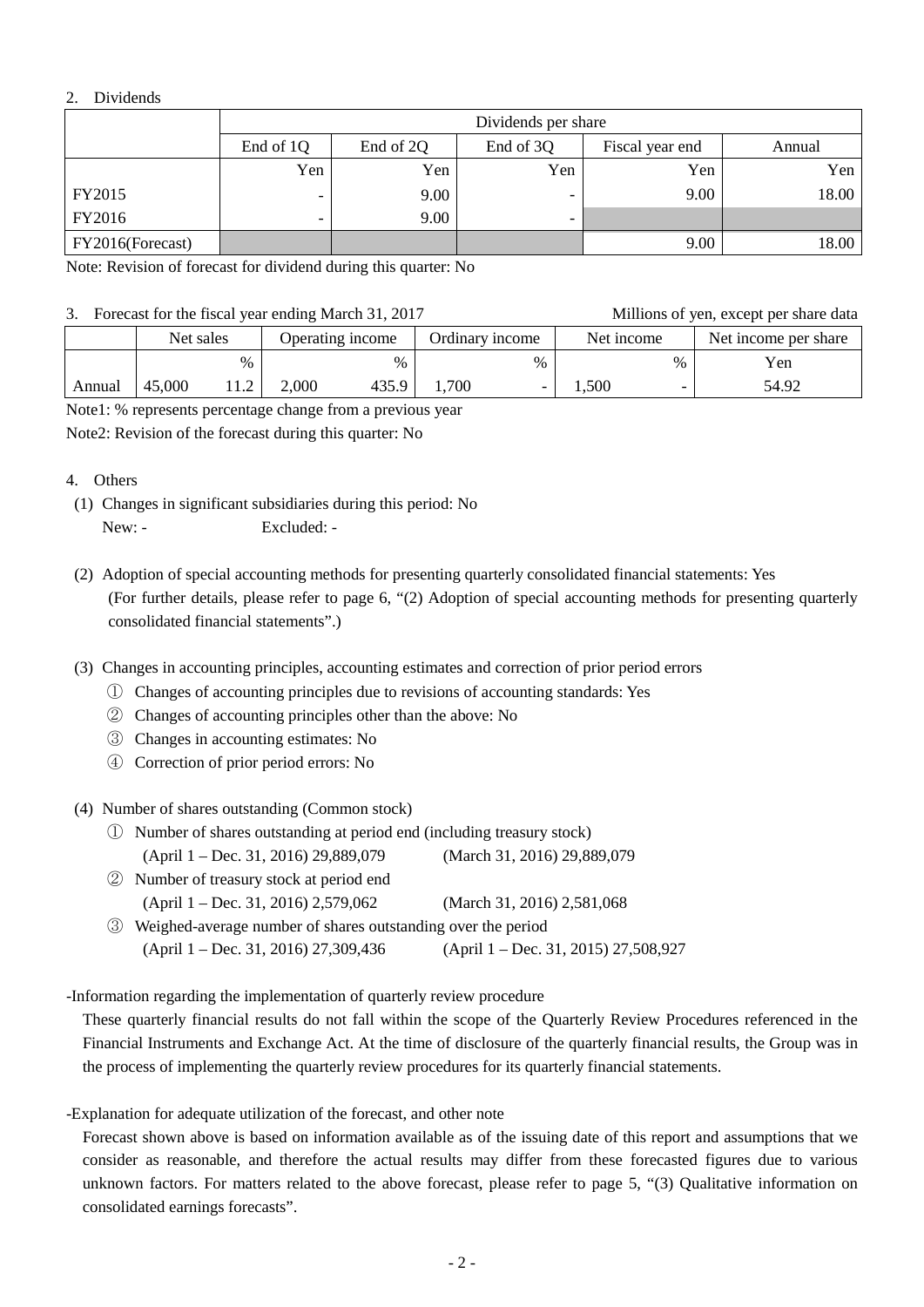# Contents

| 1. | Qualitative information, Financial Statements, etc.                                                                             |  |
|----|---------------------------------------------------------------------------------------------------------------------------------|--|
|    |                                                                                                                                 |  |
|    |                                                                                                                                 |  |
|    | (3)                                                                                                                             |  |
| 2. | Other information                                                                                                               |  |
|    |                                                                                                                                 |  |
|    | Adoption of special accounting methods for presenting quarterly consolidated financial statements ------------- 6<br>(2)        |  |
|    | Changes in accounting principles, accounting estimates and correction of prior period errors ------------------------- 6<br>(3) |  |
| 3. | Consolidated quarterly financial statement                                                                                      |  |
|    |                                                                                                                                 |  |
|    | (2)                                                                                                                             |  |
|    | Consolidated quarterly statement of comprehensive income (April 1 – December 31, 2016) ---------------------10                  |  |
|    |                                                                                                                                 |  |
|    |                                                                                                                                 |  |
| 4. | Additional information                                                                                                          |  |
|    |                                                                                                                                 |  |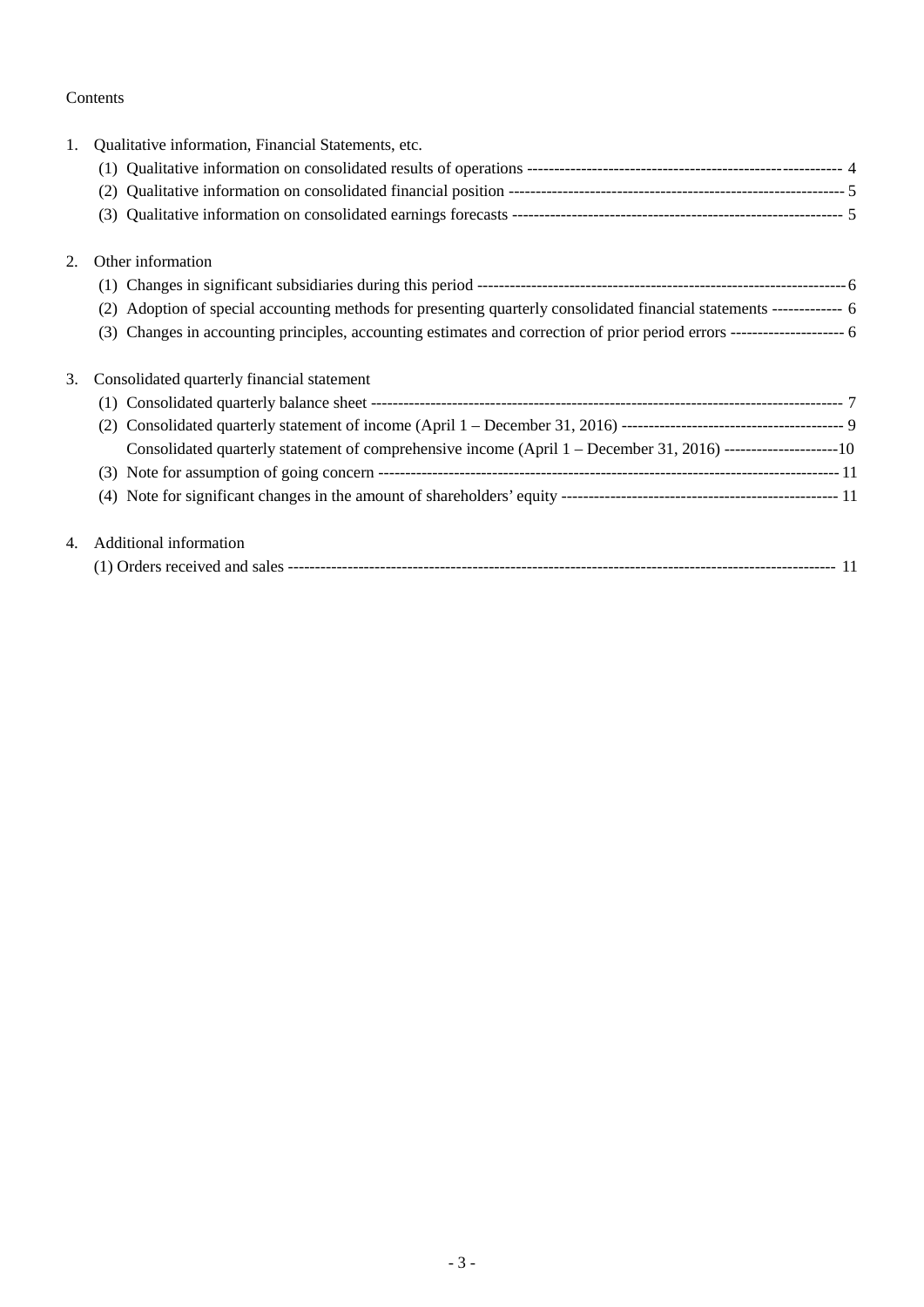- 1. Qualitative information, Financial Statements, etc.
	- (1) Qualitative information on consolidated results of operations

During the third quarter of the FY2016, in the U.S., its economy continued to see moderate recovery trend , mainly personal consumption, driven by the improvement in employment, and following the Donald Trump's victory in the presidential election, expectation for the public spending under the new government was increased.

In Europe, despite certain concerns such as the UK's withdrawal from the EU and bank bailout issues in Italy, the moderate economic recovery continued driven by the monetary easing policy of European Central Bank. In emerging countries centering on China, policies such as expansion of public investment and compact car tax reduction measures in China put a hold on the economic slowdown. However, its economic recovery was not enough strongly grown.

Overall, the world remained in uncertainty such as the increasing geopolitical risk attributed to the turmoil in the Middle East, concerns about the policy management of the Trump administration and the UK's withdrawal from the EU.

In Japan, the public demand and the improvement in employment situation continued to increase. However, the dollar yen rate fluctuated following the result of the presidential election in the United States, resulting in uncertain environment. Although the yen depreciated and the stock price rose toward the end of the period, the overall outlook was uncertain.

Under such circumstance, the pump manufacturing industry remained steady demand for water- and energy-related infrastructural projects particularly overseas in the long term. However, the order intake activities was severe in both domestic and overseas markets in the short term due to stagnant situations such as project delay by the collapse in oil prices and reduction in capital spending in the private sector.

Orders received during the third quarter of the FY2016 (April 1, 2016-Dec. 31, 2016) decreased by ¥13,863 million from the same period last year to ¥32,376 million. Orders received from domestic public sector decreased by ¥1,463 million from the same period last year to ¥13,078 million, orders received from domestic private sector decreased by ¥372 million from the same period last year to ¥5,753 million, and orders received from overseas sector decreased by ¥12,027 million from the same period last year to ¥13,544 million.

Net sales during the third quarter of the FY2016 (April 1, 2016-Dec. 31, 2016) decreased by ¥1,355 million from the same period last year to ¥25,706 million. Operating losses during the third quarter of the FY2016 (April 1, 2016-Dec. 31, 2016) amounted to ¥79 million (operating losses during the same period last year were ¥853million). The ratio of operating income to net sales amounted to 0.3%.

Ordinary losses during the third quarter of the FY2016 amounted to ¥808million (ordinary losses during the same period last year were ¥1,126 million) due to foreign exchange gain of ¥328 million posted as non-operating loss. The ratio of ordinary income to net sales amounted to 3.1%.

Net losses during the third quarter of the FY2016 amounted to ¥833 million (net losses during the same period last year were ¥734million). The ratio of net income to net sales amounted to 3.2%. Net loss per share amounted to ¥30.53."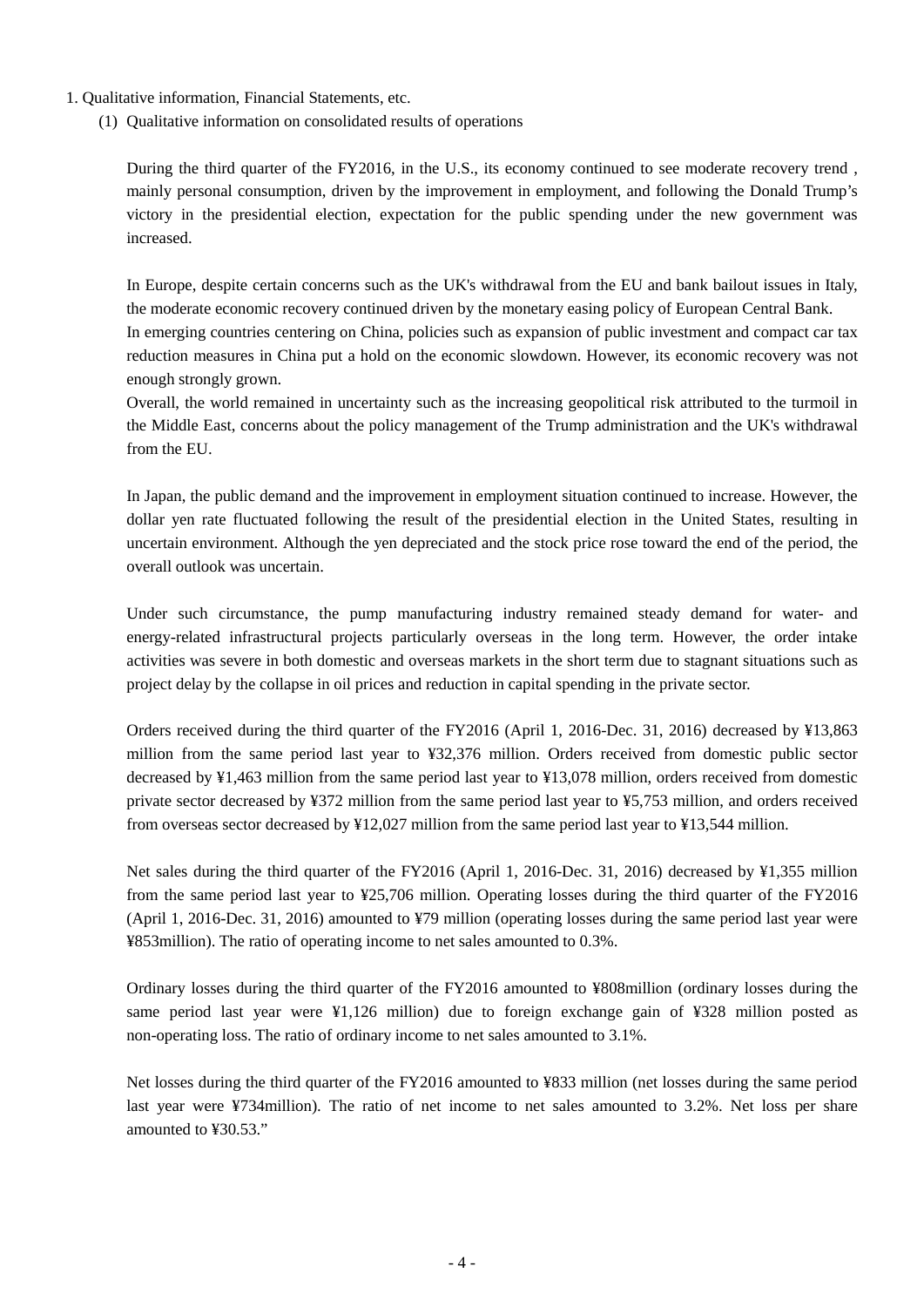(2) Qualitative information on consolidated financial position

At the end of the third quarter (Dec. 31, 2016), the Group's total assets amounted to ¥63,208 million, ¥2,989 million lower than at the end of the previous fiscal year (March 31, 2016). Principal changes in asset items included a decline in notes and accounts receivable-trade of ¥4,854 million, and a decline in investment securities of ¥1,595 million despite an increase in work in process of ¥1,958 million despite an increase of work in progress.

Total liabilities amounted to ¥30,886 million, ¥2,517 million lower than at the end of the previous fiscal year. Principal changes in liability items included a decrease in notes and accounts payable-trade of ¥1,338 million and a decrease in short-term loans payable of ¥2,322 million despite an increase in advances received of ¥1,791 million

Net assets amounted to ¥32,322 million, ¥471 million lower than at the end of the previous fiscal year. Principal changes in net asset items included a decrease in foreign currency translation adjustment of ¥1,498 million.

(3) Qualitative information on consolidated earnings forecasts Forecasts for the fiscal year ending March 31, 2017 announced on May 11, 2016 have not been changed.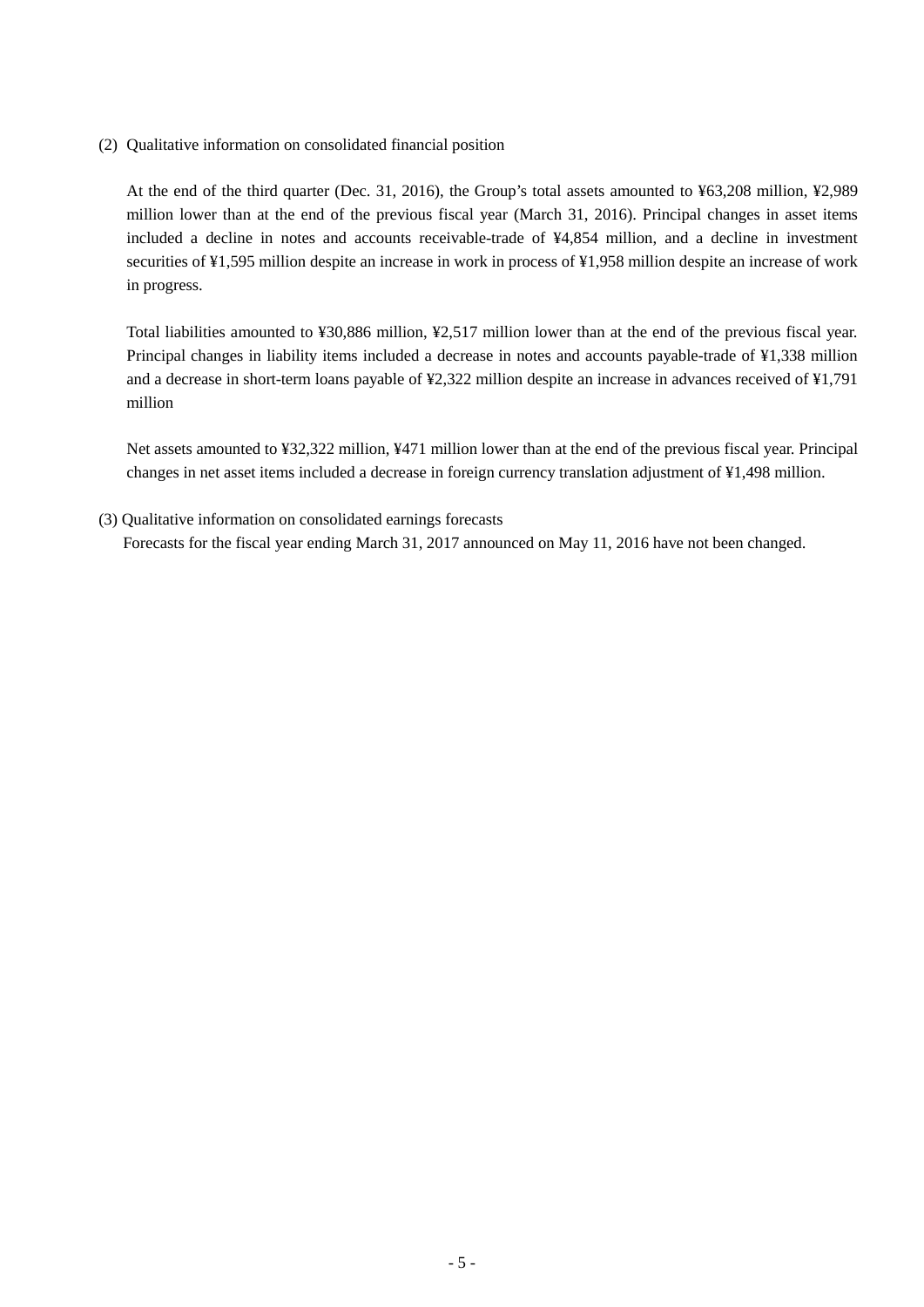#### 2. Other information

- (1) Changes in significant subsidiaries during this period (Oct 1, 2016-Dec 31, 2016) No items to report
- (2) Adoption of special accounting methods for presenting quarterly consolidated financial statements In determining tax expenses, the effective tax rate after application of tax effect accounting for income before income taxes for the consolidated fiscal year, inclusive of the third quarter of consolidated FY2015, has been estimated in a rational manner, and tax expenses have been calculated by multiplying the quarterly income before income taxes and adjustments by this estimated effective tax rate.

However, we use the statutory effective tax rate in cases where the estimated effective tax rate is unavailable.

(3) Changes in accounting principles, accounting estimates and correction of prior period errors Changes in Accounting Policies (Application of the Practical Solution on a Change in Depreciation Method due to Tax Reform 2016) Pursuant to an amendment in the Corporation Tax Act, the Company has applied the Practical Solution on a Change in Depreciation Method due to Tax Reform 2016 (Practical Issue Task Force (PITF) No.32 issued on June 17, 2016) from the first quarter of the current fiscal year. Accordingly, the Company changed the depreciation method for facilities attached to buildings and structures acquired on and after April 1, 2016 from the declining-balance method to the straight-line method. The effect of this change in accounting policies to the quarterly consolidated financial statements for the first half under review is immaterial.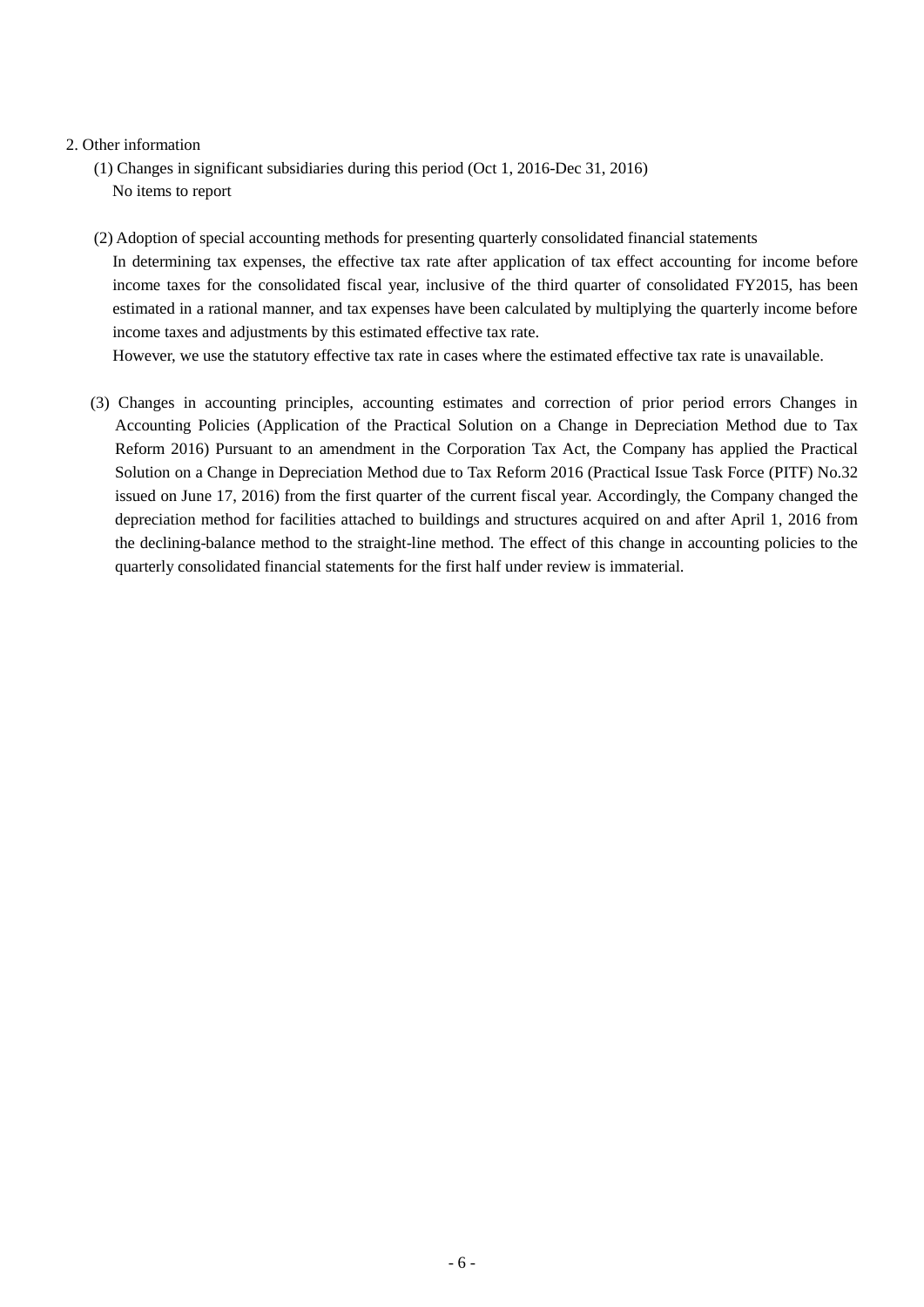3. Consolidated quarterly financial statement

(1) Consolidated quarterly balance sheet

|                                       |                          | (Millions of yen)        |
|---------------------------------------|--------------------------|--------------------------|
|                                       | End of previous          | End of the third quarter |
|                                       | consolidated fiscal year | of consolidated FY2016   |
|                                       | (March 31, 2016)         | (December 31, 2016)      |
| Assets                                |                          |                          |
| Current assets                        |                          |                          |
| Cash and deposits                     | 7,243                    | 8,936                    |
| Notes and accounts receivable - trade | 23,003                   | 18,158                   |
| Merchandise and finished goods        | 266                      | 256                      |
| Work in process                       | 6,996                    | 8,955                    |
| Raw materials and supplies            | 2,024                    | 1,923                    |
| Advance payments - trade              | 243                      | 753                      |
| Deferred tax assets                   | 512                      | 639                      |
| Other                                 | 1,597                    | 1,359                    |
| Allowance for doubtful accounts       | $-355$                   | $-279$                   |
| Total current assets                  | 41,532                   | 40,702                   |
| Non-current assets                    |                          |                          |
| Property, plant and equipment         | 10,088                   | 9,820                    |
| Intangible assets                     | 2,114                    | 1,855                    |
| Investments and other assets          |                          |                          |
| Investment securities                 | 11,582                   | 9,987                    |
| Other                                 | 1,245                    | 1,192                    |
| Allowance for doubtful accounts       | $-365$                   | $-349$                   |
| Total investments and other assets    | 12,462                   | 10,829                   |
| Total non-current assets              | 24,665                   | 22,506                   |
| Total assets                          | 66,198                   | 63,208                   |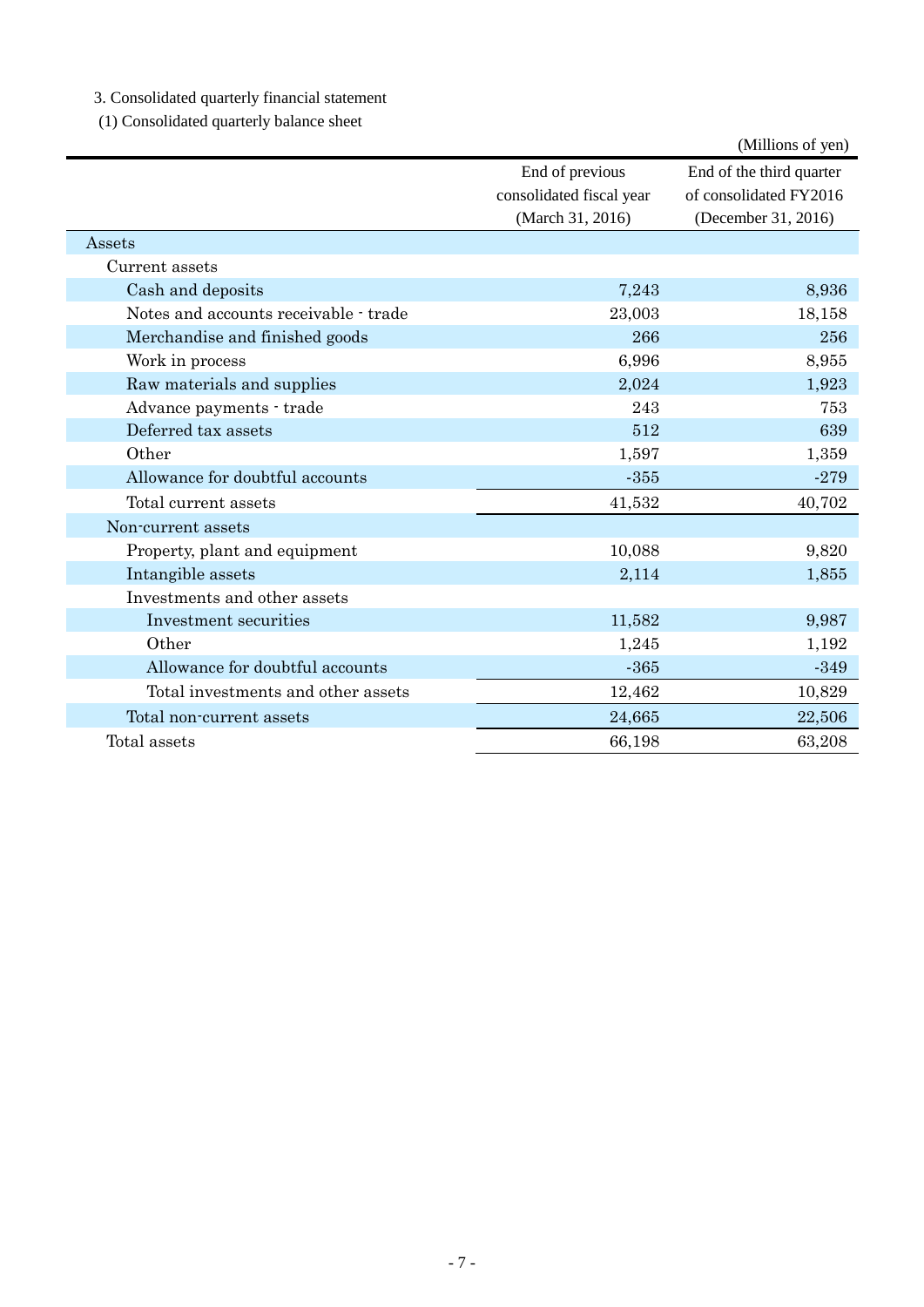|                                              |                          | (Millions of yen)        |
|----------------------------------------------|--------------------------|--------------------------|
|                                              | End of previous          | End of the third quarter |
|                                              | consolidated fiscal year | of consolidated FY2016   |
|                                              | (March 31, 2016)         | (December 31, 2016)      |
| Liabilities                                  |                          |                          |
| Current liabilities                          |                          |                          |
| Notes and accounts payable - trade           | 8,264                    | 6,926                    |
| Short-term loans payable                     | 6,585                    | 4,263                    |
| Income taxes payable                         | 195                      | 178                      |
| Advances received                            | 3,202                    | 4,994                    |
| Provision for bonuses                        | 742                      | 378                      |
| Provision for product warranties             | 654                      | 569                      |
| Provision for loss on construction contracts | 313                      | 264                      |
| Other                                        | 2,169                    | 2,027                    |
| Total current liabilities                    | 22,128                   | 19,602                   |
| Non-current liabilities                      |                          |                          |
| Long-term loans payable                      | 9,724                    | 9,303                    |
| Provision for directors' retirement benefits | 14                       | 15                       |
| Net defined benefit liability                | 300                      | 296                      |
| Other                                        | 1,236                    | 1,667                    |
| Total non-current liabilities                | 11,275                   | 11,283                   |
| Total liabilities                            | 33,403                   | 30,886                   |
| Net assets                                   |                          |                          |
| Shareholders' equity                         |                          |                          |
| Capital stock                                | 1,592                    | 1,592                    |
| Capital surplus                              | 7,800                    | 7,817                    |
| Retained earnings                            | 21,733                   | 22,076                   |
| Treasury shares                              | $-1,671$                 | $-1,670$                 |
| Total shareholders' equity                   | 29,455                   | 29,816                   |
| Accumulated other comprehensive income       |                          |                          |
| Valuation difference on available-for-sale   |                          |                          |
| securities                                   | 800                      | 1,735                    |
| Deferred gains or losses on hedges           | 241                      | -7                       |
| Foreign currency translation adjustment      | 1,523                    | 25                       |
| Remeasurements of defined benefit plans      | 190                      | 223                      |
| Total accumulated other comprehensive        |                          |                          |
| income                                       | 2,755                    | 1,976                    |
| Subscription rights to shares                | 99                       | 113                      |
| Non-controlling interests                    | 483                      | 415                      |
| Total net assets                             | 32,794                   | 32,322                   |
| Total liabilities and net assets             | 66,198                   | 63,208                   |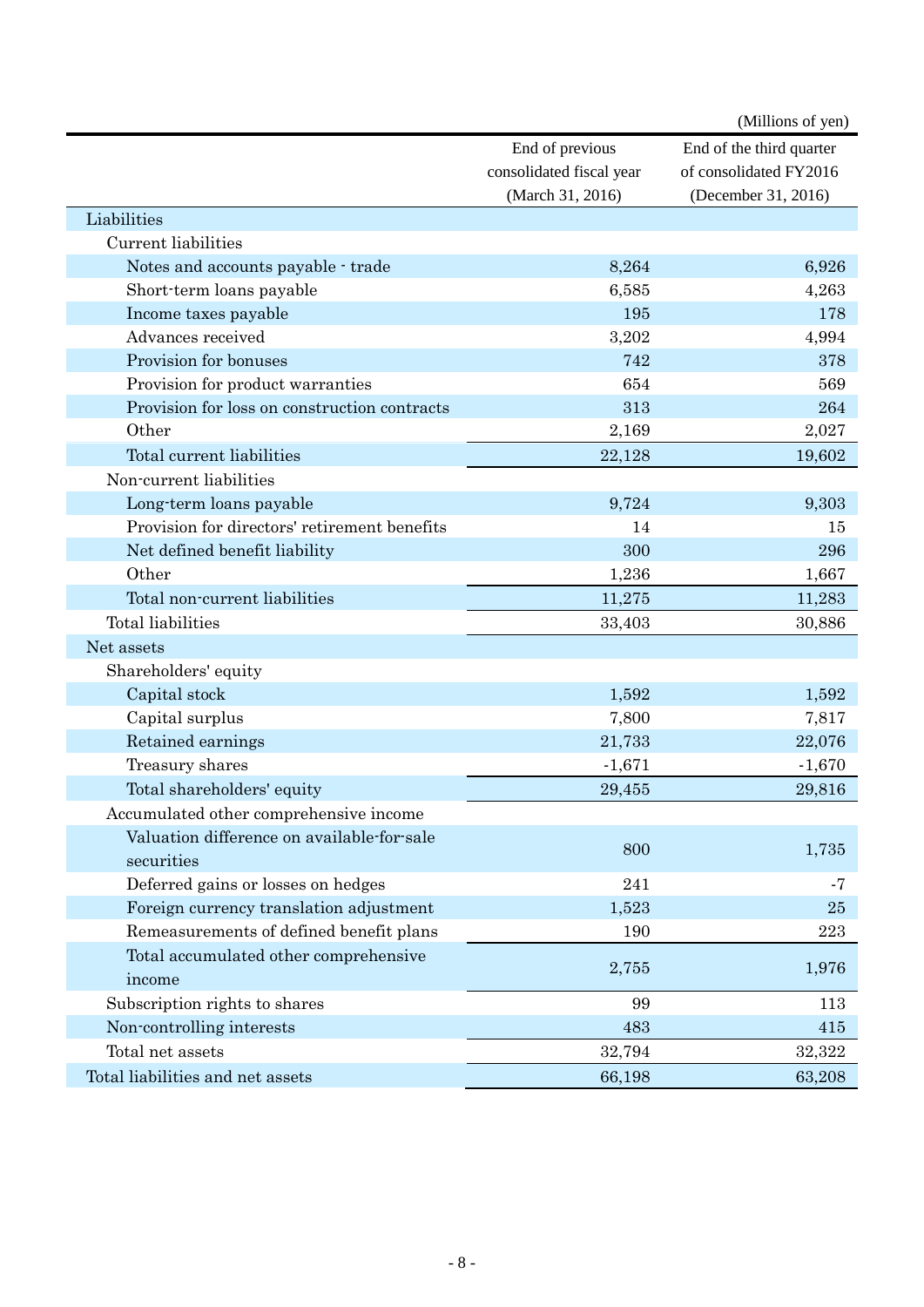(2) Consolidated quarterly statement of income

(April 1 – December 31, 2016)

|                                                 |                      | (Millions of yen)    |
|-------------------------------------------------|----------------------|----------------------|
|                                                 | Third quarter ended  | Third quarter ended  |
|                                                 | December 31, 2015    | December 31, 2016    |
|                                                 | (April 1, 2015       | (April 1, 2016       |
|                                                 | - December 31, 2015) | - December 31, 2016) |
| Net sales                                       | 27,062               | 25,706               |
| Cost of sales                                   | 21,366               | 19,325               |
| Gross profit                                    | 5,695                | 6,381                |
| Selling, general and administrative expenses    | 6,549                | 6,302                |
| Operating income (loss)                         | $-853$               | 79                   |
| Non-operating income                            |                      |                      |
| Dividend income                                 | 181                  | 272                  |
| Foreign exchange gains                          |                      | 328                  |
| Share of profit of entities accounted for using |                      | 60                   |
| equity method                                   |                      |                      |
| Gain on redemption of investment securities     | 300                  |                      |
| Rent income                                     | 103                  | 106                  |
| Other                                           | 138                  | 137                  |
| Total non-operating income                      | 723                  | 906                  |
| Non-operating expenses                          |                      |                      |
| Interest expenses                               | 112                  | 90                   |
| Foreign exchange losses                         | 673                  |                      |
| Share of loss of entities accounted for using   | 102                  |                      |
| equity method                                   |                      |                      |
| Other                                           | 108                  | 85                   |
| Total non-operating expenses                    | 997                  | 176                  |
| Ordinary income (loss)                          | $-1,126$             | 808                  |
| Extraordinary income                            |                      |                      |
| Gain on sales of shares of subsidiaries and     | 201                  | 175                  |
| associates                                      |                      |                      |
| Total extraordinary income                      | 201                  | 175                  |
| <b>Extraordinary</b> losses                     |                      |                      |
| Loss on sales of investment securities          | 86                   |                      |
| Total extraordinary losses                      | 86                   |                      |
| Profit (loss) before income taxes               | $-1,011$             | 984                  |
| Income taxes                                    | $-228$               | 84                   |
| Profit (loss)                                   | $-783$               | 899                  |
| Profit (loss) attributable to non-controlling   |                      |                      |
| interests                                       | $-49$                | 65                   |
| Profit (loss) attributable to owners of parent  | $-734$               | 833                  |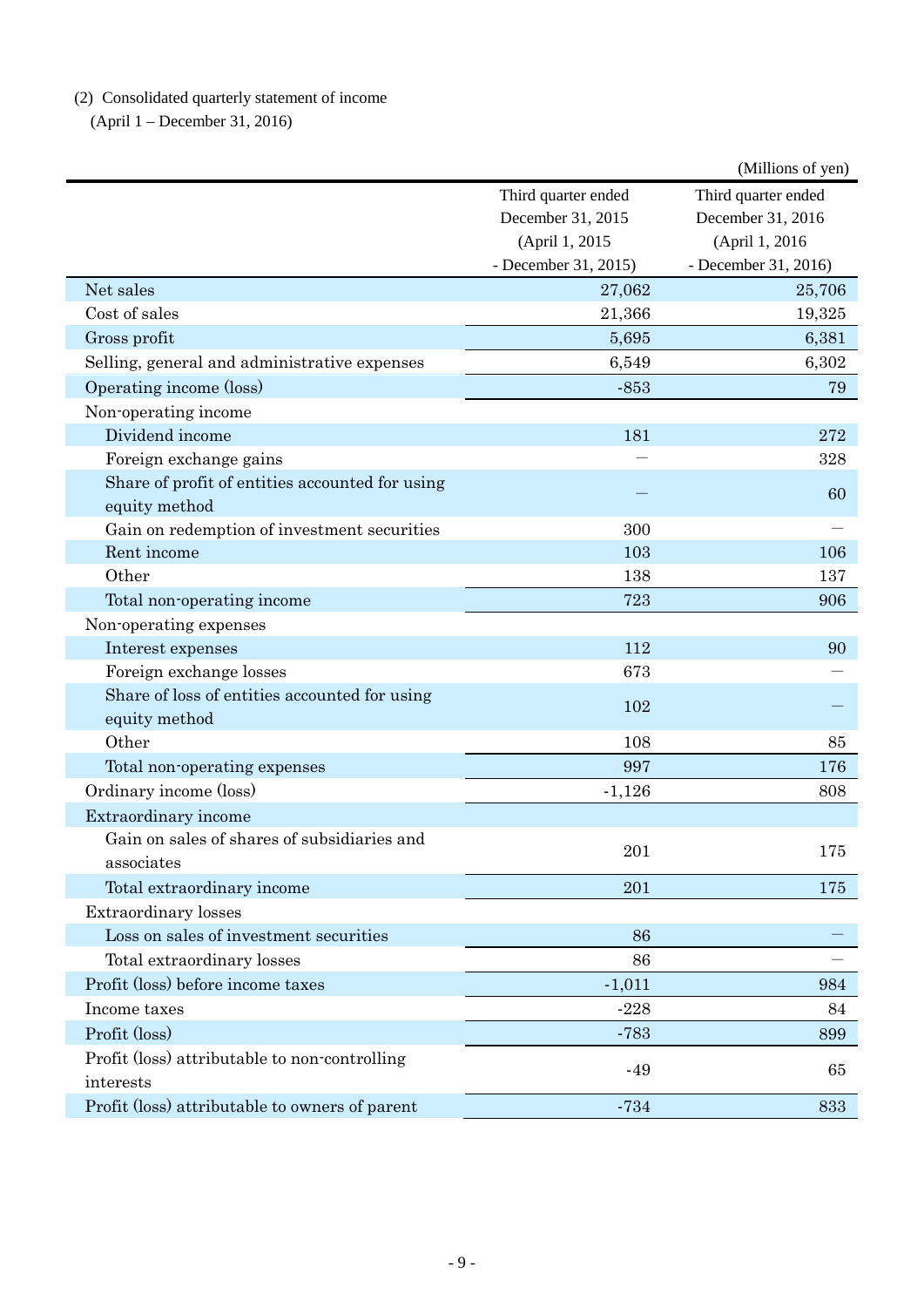Consolidated quarterly statement of comprehensive income (April 1 – December 31, 2015)

|                                              |                      | (Millions of yen)    |  |
|----------------------------------------------|----------------------|----------------------|--|
|                                              | Third quarter ended  | Third quarter ended  |  |
|                                              | December 31, 2015    | December 31, 2016    |  |
|                                              | (April 1, 2015)      | (April 1, 2016)      |  |
|                                              | - December 31, 2015) | - December 31, 2016) |  |
| Profit (loss)                                | $-783$               | 899                  |  |
| Other comprehensive income                   |                      |                      |  |
| Valuation difference on available-for-sale   | 122                  | 934                  |  |
| securities                                   |                      |                      |  |
| Deferred gains or losses on hedges           | 370                  | $-248$               |  |
| Foreign currency translation adjustment      | $-253$               | $-1,567$             |  |
| Remeasurements of defined benefit plans, net | $-41$                | 32                   |  |
| of tax                                       |                      |                      |  |
| Share of other comprehensive income of       | $-9$                 | $-8$                 |  |
| entities accounted for using equity method   |                      |                      |  |
| Total other comprehensive income             | 187                  | $-857$               |  |
| Comprehensive income                         | $-595$               | 41                   |  |
| Comprehensive income attributable to         |                      |                      |  |
| Comprehensive income attributable to owners  | $-527$               |                      |  |
| of parent                                    |                      | 54                   |  |
| Comprehensive income attributable to         | -68                  | $-12$                |  |
| non-controlling interests                    |                      |                      |  |